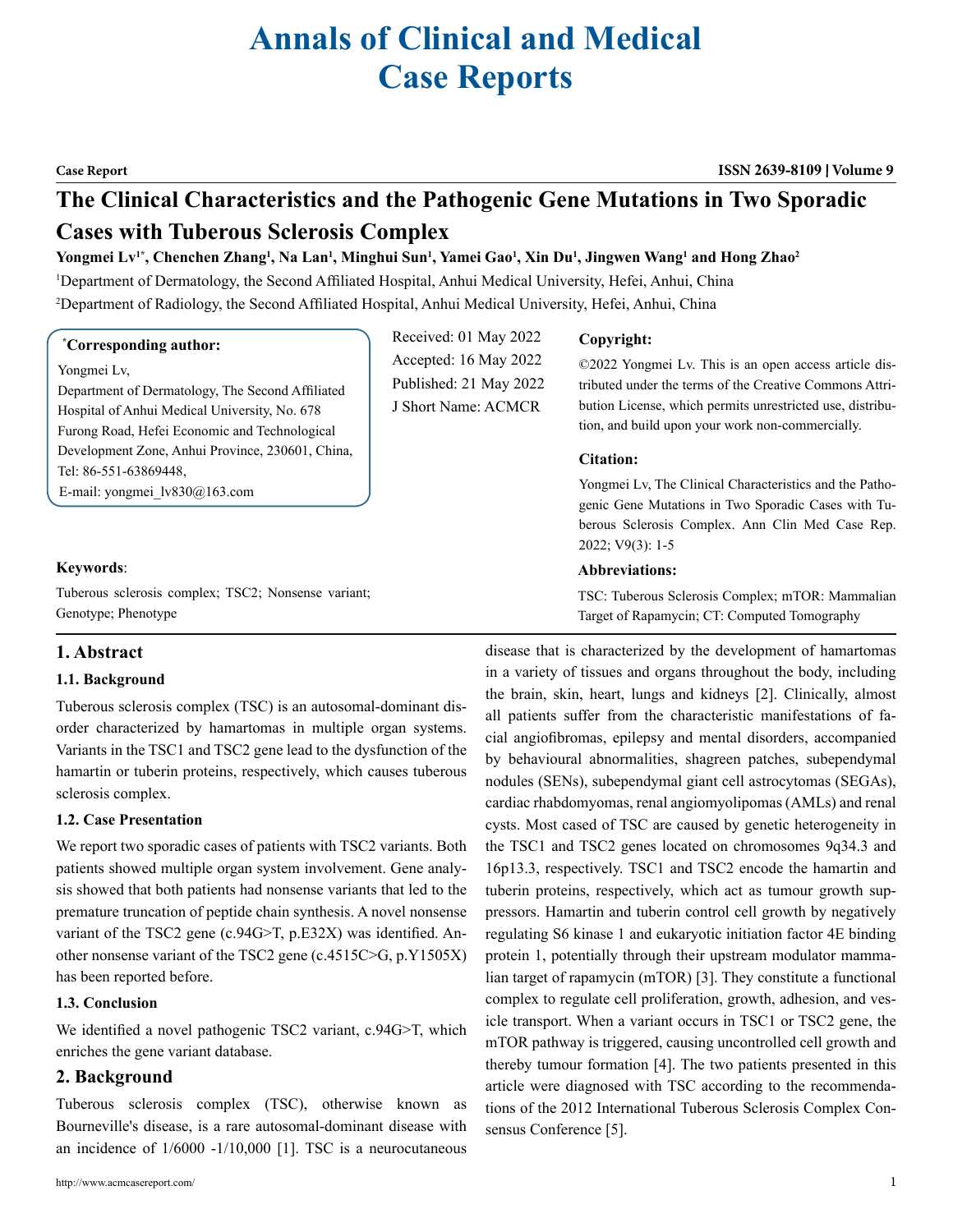# **3. Case Presentation**

### **3.1. Case 1**

A 35-year-old female was admitted to our hospital with the complaint of intermittent right lumbago, which was characterized by distending pain. Bilateral nodular lesions appeared and had been increasing on the face since she was seven years old. She dropped out of junior high school because of poor grades and was diagnosed with epilepsy at the age of 15; seizures occurred many times but ceased in adulthood. Seven years ago, periungual fibromas began to appear. There is no history of marriage between close relatives in the family. Other family members did not show similar symptoms. Physical examination revealed densely distributed needle-tip red angiofibromas on the face (Figure 1a). Periungual fibromas could be seen on the toes (Figure 1b). In addition, there were scattered hypomelanotic macules on the back. No oral manifestations, such as dental pits and intraoral fibromas, were observed. Biochemical laboratory tests demonstrated that there were no obvious abnormalities in hepatic or renal function. Multiple calcified SENs and cortical dysplasia were demonstrated by skull CT (Figure 1c). Chest CT showed multiple small nodules in both lungs and

partial patchy sclerotic lesions in the cone (Figure 1d). Abdominal CT revealed multiple small hamartomas in the right lobe of the liver and enlarged kidneys with multiple AMLs (Figure 1e). The largest AML was located at the lower pole of the right kidney, with a diameter of approximately 61.9\*51.3\*68.6 mm. Multiple AMLs of both kidneys gradually increased. The patient had symptoms of intermittent lumbago. In terms of treatment, we gave the patient the mTOR inhibitor everolimus for targeted therapy. We collected the peripheral blood of the patient and other family members for genetic analysis. The patient signed informed consent and obtained the approval of Second Affiliated Hospital of Anhui Medical University's ethical committee. Genomic DNA was isolated from peripheral blood leukocytes, and Sanger sequencing was performed. In the patient, a variant of the 94th base in exon 2 of TSC2 from guanine to thymine (c.94G>T) had led to the replacement of glutamate (E) with a termination codon and the termination of the amino acid chain (p.E32X). A novel nonsense variant (c.94G>T, p.E32X) of TSC2 was detected (Figure 1f), which is not listed in the Leiden Open Variation Database (LOVD). We did not find additional family members with this variant.



Figure 1: a. Facial multiple angiofibromas. **b**. Periungual fibromas on the toe. **c**. BrainCT indicates multiple calcified SENs. **d**. Spine images suggest partial patchy sclerotic lesions in the cone. **e**. Abdominal CT reveals multiple AMLs in both kidneys. **f**. A novel nonsense *TS*C2 variant (c.94G>T, p.E32X) was identified in case 1.

# **3.2. Case 2**

A 15-year-old boy was born with hypomelanotic macules; he had facial angiofibromas (Figure 2a) at the age of 3 and shagreen patches at the age of 5 years (Figure 2b). Epilepsy occurred without obvious cause at age 12. Later, the boy was treated regularly with sodium valproate to control epilepsy. Skull CT identified multiple cortical nodules and SENs (Figure 2c). Abdominal ultrasound suggested multiple haemangiomas in the liver and bilateral renal

cysts. The cardiac ultrasound, chest radiograph, ECG and EEG revealed no abnormalities. Similar symptoms did not appear in other family members. The patient's legal guardians signed informed consent and obtained the approval of Second Affiliated Hospital of Anhui Medical University's ethical committee. Genetic analysis showed a nonsense variant (c.4515C>G, p.Y1505X) in exon 35 of TSC2, resulting in the replacement of tyrosine (Y) with a termination codon and the termination of the amino acid chain (Figure 2d).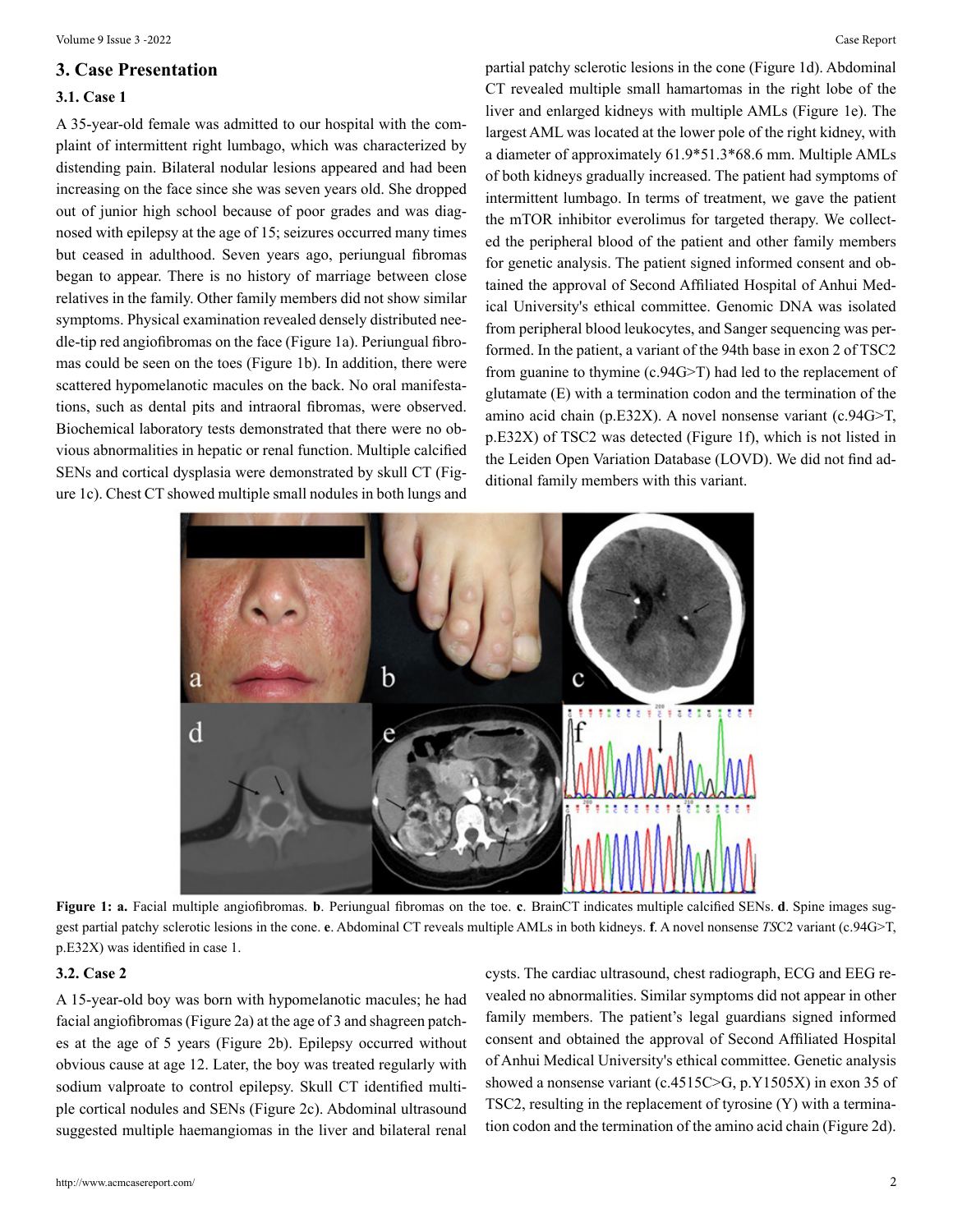

**Figure 2: a.** Facial multiple angiofibromas. **b**. Shagreen patches. c. Skull CT showed multiple cortical nodules and SENs. **d**. A nonsense *TSC2* variant (c.4515C>G, p.Y1505X) was identified in case 2.

# **4. Discussion and Conclusion**

TSC is an autosomal-dominant disorder, but just one-third of patients inherit variants, and approximately two-thirds of cases are sporadic [6]. Generally, TSC2 variants are more frequent than TSC1 variants. Approximately seventy percent of TSC patients have TSC2 variants, and twenty percent have TSC1 variants. To date, more than 3000 unique DNA variants of TSC2 have been recorded in the LOVD, including all types, such as nonsense, missense, insertions and deletions. We reported two variants of TSC2. Variant c.94G>T is novel, and variant c.4515C>G is pathogenic and has been listed in the LOVD previously. The two patients reported are both sporadic cases. The two variants of TSC1 and TSC2 we found before were also sporadic cases [7, 8]. This may also indicate that TSC patients are mostly sporadic cases and that the variants are mainly located in TSC2. Genotype and phenotype analyses of TSC have attracted increasing attention in recent years. Variants c.94G>T and c.4515C>G are located in the same gene, TSC2, but in exons 2 and 35, respectively. Variants c.94G>T and c.4515C>G are both nonsense variants that result in premature truncation of peptide chain synthesis. Ultimately, the normal function of the tuberin protein was affected. The manifestations and severity of the two variants are equally different. Lin [9] indicated that in 45 cases of TSC2 patients, 82% and 71% had SENs and facial angiofibromas, respectively. In this study, both of the patients had SENs and facial angiofibromas, which also confirms the previous report that TSC2 patients are prone to symptoms of SENs and facial angiofibromas. TSC involves multiple organs and systems and mainly manifests as hamartomas. Clinical manifestations of TSC are highly diverse from patient to patient. CNS involvement is the most consistent feature, present in approximately 90% of TSC patients [10]. The main manifestations are epilepsy, mental retardation, abnormal neurobehaviour, cortical nodules, subventricular nodules, and SEGAs. These structural CNS lesions are associated with neurological signs and symptoms, such as epilepsy and neuropsychiatric disorders. CNS lesions are part of the leading causes of death in TSC. In this study, both patients showed symptoms of epilepsy as teenagers, accompanied by subependymal nodules and cortical abnormalities. Epilepsy onset is primarily diagnosed at the age of 3 months in clinical practice [11]. The appearance of epilepsy in the two patients was late, which may be related to the severity of cortical damage. Kaczorowska stated that a higher tuber count correlation may lead to a quicker onset of epilepsy [12]. In addition to the CNS, the skin is usually involved. Angiofibromas are generally found between ages two and five and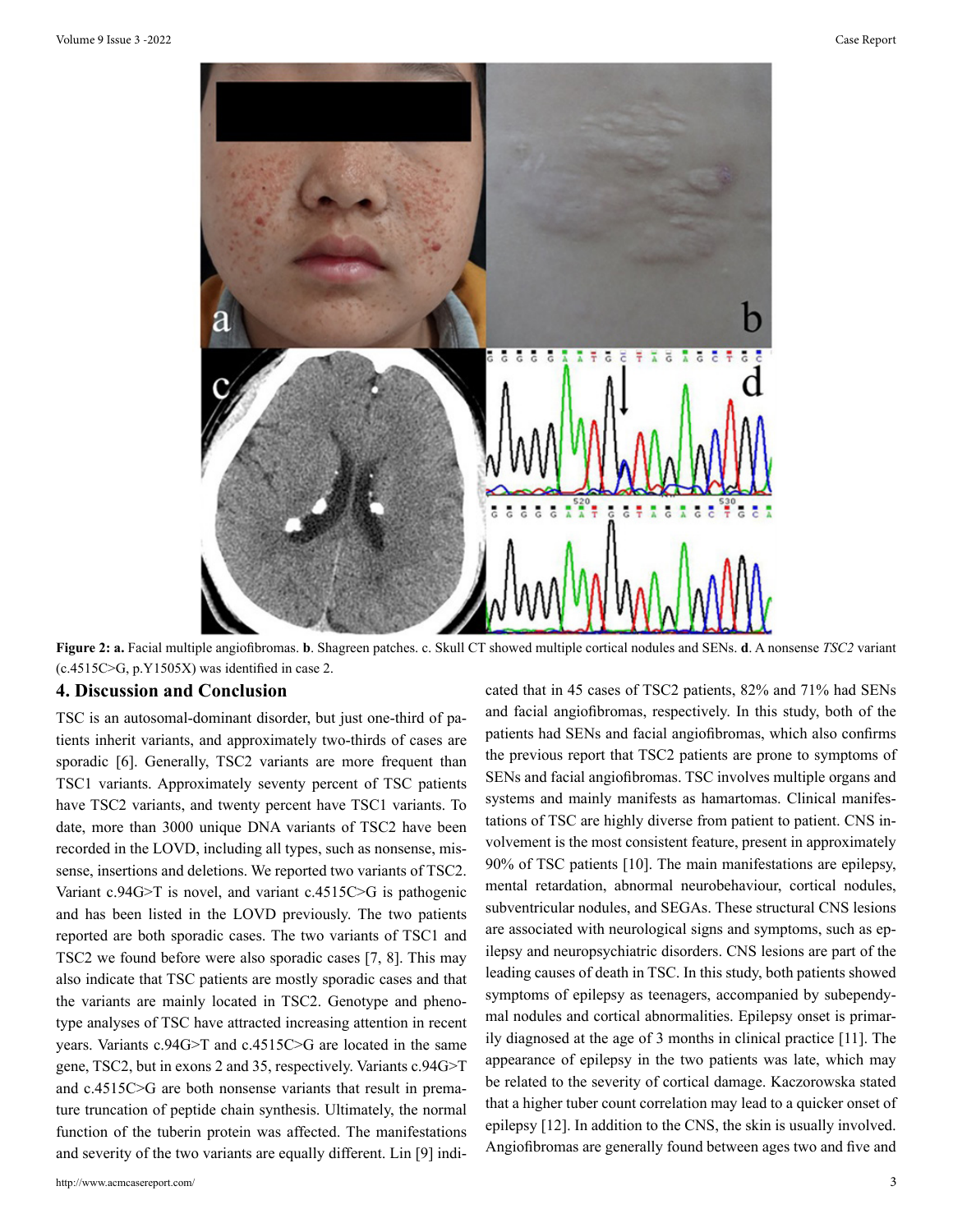can be mistaken as acne during adolescence. Angiofibromas can result in decreased quality of life for patients because they affect appearance, may cause disfigurement and are prone to bleeding, which increases the possibility of infection [13]. Shagreen patches, periungual fibromas and hypomelanotic macules are also observed in patients. AMLs and cysts are the most characteristic renal findings in TSC patients and usually manifest as abdominalgia and haematuria. AMLs are highly vascular, often bilateral lesions that are composed of adipose and smooth muscle tissue derived from the renal parenchyma. The vascular nature of these tumours makes them prone to aneurysm formation, and patients are at high risk of spontaneous haemorrhage, especially when these tumours exceed 4 cm in diameter [14]. Therefore, systematic follow-up and management are necessary. Both patients reported manifestations of renal involvement, but the condition of the patient with the c.94G>T variant was more serious. The patient showed gradually increasing AMLs in both kidneys and had developed intermittent lumbago. In addition, the largest AML had exceeded 4 cm in diameter. The patient with the c.4515C>G variant had only cysts in the kidneys, with no symptoms. The severity of renal involvement may be related to the position of the nonsense variant in TSC2. Earlier termination of the amino acid chain may have a greater impact on tuberin protein function. The phenotype may be more severe when the variant is located at the beginning of an exon. Sirolimus and everolimus as mTOR inhibitors have been proven to be effective for some TSC manifestations [15,16]. Early topical application of sirolimus can reduce facial angiofibromas and prevent recurrence [17]. However, the withdrawal of the drug causes the reappearance of most disease symptoms. Therefore, patients often need lifelong medication. New and better drugs or treatments for patients are worth exploration. In summary, we identified a novel nonsense variant of TSC2 (c.94G>T, p.E32X). This further expands the TSC variant database and provides the basis for genetic counselling.

# **5. Funding**

This work was supported by the "Clinical Research Cultivation Program" of the Second Affiliated Hospital of Anhui Medical University (2020LCYB12) and the Research Funds from China Tobacco Anhui Industrial Co.,Ltd. (No.2021132). The team leader of the former is the corresponding author of this paper. The funder is the corresponding author of the article.

# **References**

- 1. [Zhang R, Wang J, Wang Q, Han Y, Liu X, Bottillo I. Identification](https://www.ncbi.nlm.nih.gov/pmc/articles/PMC6149227/) [of a novel TSC2 c.3610G>A, p.G1204R mutation contribute to aber](https://www.ncbi.nlm.nih.gov/pmc/articles/PMC6149227/)[rant splicing in a patient with classical tuberous sclerosis complex: a](https://www.ncbi.nlm.nih.gov/pmc/articles/PMC6149227/) [case report. BMC Medical Genetics. 2018; 19\(1\): 173.](https://www.ncbi.nlm.nih.gov/pmc/articles/PMC6149227/)
- 2. [Hoogeveen-Westerveld M, Ekong R, Povey S, Karbassi I, Batish](https://pubmed.ncbi.nlm.nih.gov/22161988/) [SD, den Dunnen JT. Functional assessment of TSC1 missense vari](https://pubmed.ncbi.nlm.nih.gov/22161988/)[ants identified in individuals with tuberous sclerosis complex. Hu](https://pubmed.ncbi.nlm.nih.gov/22161988/)[man Mutation. 2012; 33\(3\): 476-479.](https://pubmed.ncbi.nlm.nih.gov/22161988/)
- 3. [Krymskaya VP: Tumour suppressors hamartin and tuberin: intracel](https://pubmed.ncbi.nlm.nih.gov/12781866/)[lular signalling. Cellular Signalling. 2003; 15\(8\): 729-739.](https://pubmed.ncbi.nlm.nih.gov/12781866/)
- 4. [Franz DN. Everolimus in the treatment of subependymal giant cell](https://www.ncbi.nlm.nih.gov/pmc/articles/PMC3797614/) [astrocytomas, angiomyolipomas, and pulmonary and skin lesions](https://www.ncbi.nlm.nih.gov/pmc/articles/PMC3797614/) [associated with tuberous sclerosis complex. Biologics: Targets &](https://www.ncbi.nlm.nih.gov/pmc/articles/PMC3797614/) [Therapy. 2013; 7: 211-221.](https://www.ncbi.nlm.nih.gov/pmc/articles/PMC3797614/)
- 5. [Northrup H, Krueger DA. International Tuberous Sclerosis Com](https://pubmed.ncbi.nlm.nih.gov/24053982/)[plex Consensus G: Tuberous sclerosis complex diagnostic criteria](https://pubmed.ncbi.nlm.nih.gov/24053982/) [update: recommendations of the 2012 Iinternational Tuberous Scle](https://pubmed.ncbi.nlm.nih.gov/24053982/)[rosis Complex Consensus Conference. Pediatric Neurology. 2013;](https://pubmed.ncbi.nlm.nih.gov/24053982/) [49\(4\): 243-254.](https://pubmed.ncbi.nlm.nih.gov/24053982/)
- 6. [Schwartz RA, Fernández G, Kotulska K, Jóźwiak S. Tuberous scle](https://pubmed.ncbi.nlm.nih.gov/17637444/)[rosis complex: advances in diagnosis, genetics, and management.](https://pubmed.ncbi.nlm.nih.gov/17637444/) [Journal of the American Academy of Dermatology. 2007; 57\(2\):](https://pubmed.ncbi.nlm.nih.gov/17637444/) [189-202.](https://pubmed.ncbi.nlm.nih.gov/17637444/)
- 7. [Zhang ZZ, Lv YM, Mou YZ, Yang H, Yang P, Liu YP. Analysis of](https://pubmed.ncbi.nlm.nih.gov/14756965/)  [TSC gene mutation in a patient with tuberous sclerosis. Chin J Med](https://pubmed.ncbi.nlm.nih.gov/14756965/) [Genet. 2015; 32\(4\): 511-513.](https://pubmed.ncbi.nlm.nih.gov/14756965/)
- 8. [Lv YM, Zhang ZZ, Chen L, Mou YZ. Gene mutation detection for](https://www.ncbi.nlm.nih.gov/books/NBK482470/)  [a patient with tuberous sclerosis complex. Journal of Practical Der](https://www.ncbi.nlm.nih.gov/books/NBK482470/)[matology. 2016; 9\(03\): 168-170.](https://www.ncbi.nlm.nih.gov/books/NBK482470/)
- 9. [Lin S, Zeng JB, Zhao GX, Yang ZZ, Huang HP, Lin MT. Tuber](https://pubmed.ncbi.nlm.nih.gov/31525612/)[ous Sclerosis Complex in Chinese patients: Phenotypic analysis and](https://pubmed.ncbi.nlm.nih.gov/31525612/) [mutational screening of TSC1/TSC2 genes. Seizure. 2019; 71: 322-](https://pubmed.ncbi.nlm.nih.gov/31525612/) [327.](https://pubmed.ncbi.nlm.nih.gov/31525612/)
- 10. [Curatolo P, Moavero R, de Vries PJ. Neurological and neuropsychi](https://pubmed.ncbi.nlm.nih.gov/26067126/)[atric aspects of tuberous sclerosis complex. The Lancet Neurology.](https://pubmed.ncbi.nlm.nih.gov/26067126/) [2015; 14\(7\): 733-745.](https://pubmed.ncbi.nlm.nih.gov/26067126/)
- 11. [Chu-Shore CJ, Major P, Camposano S, Muzykewicz D, Thiele](https://pubmed.ncbi.nlm.nih.gov/20041940/) [EA: The natural history of epilepsy in tuberous sclerosis complex.](https://pubmed.ncbi.nlm.nih.gov/20041940/) [Epilepsia. 2010; 51\(7\): 1236-1241.](https://pubmed.ncbi.nlm.nih.gov/20041940/)
- 12. [Kaczorowska M, Jurkiewicz E, Domanska-Pakiela D, Syczewska](https://pubmed.ncbi.nlm.nih.gov/21204819/)  [M, Lojszczyk B, Chmielewski D. Cerebral tuber count and its im](https://pubmed.ncbi.nlm.nih.gov/21204819/)[pact on mental outcome of patients with tuberous sclerosis complex.](https://pubmed.ncbi.nlm.nih.gov/21204819/) [Epilepsia. 2011; 52\(1\): 22-27.](https://pubmed.ncbi.nlm.nih.gov/21204819/)
- 13. [Hofbauer GF, Marcollo-Pini A, Corsenca A, Kistler AD, French](https://pubmed.ncbi.nlm.nih.gov/18547304/) [LE, Wüthrich RP. The mTOR inhibitor rapamycin significantly im](https://pubmed.ncbi.nlm.nih.gov/18547304/)[proves facial angiofibroma lesions in a patient with tuberous scle](https://pubmed.ncbi.nlm.nih.gov/18547304/)[rosis. The British Journal of Dermatology. 2008; 159\(2\): 473-475.](https://pubmed.ncbi.nlm.nih.gov/18547304/)
- 14. [van Baal JG, Smits NJ, Keeman JN, Lindhout D, Verhoef S. The](https://pubmed.ncbi.nlm.nih.gov/8201681/) [evolution of renal angiomyolipomas in patients with tuberous scle](https://pubmed.ncbi.nlm.nih.gov/8201681/)[rosis. The Journal of Urology. 1994; 152\(1\): 35-38.](https://pubmed.ncbi.nlm.nih.gov/8201681/)
- 15. [French JA, Lawson JA, Yapici Z, Ikeda H, Polster T, Nabbout R.](https://pubmed.ncbi.nlm.nih.gov/27613521/)  [Adjunctive everolimus therapy for treatment-resistant focal-onset](https://pubmed.ncbi.nlm.nih.gov/27613521/) [seizures associated with tuberous sclerosis \(EXIST-3\): a phase 3,](https://pubmed.ncbi.nlm.nih.gov/27613521/) [randomised, double-blind, placebo-controlled study. Lancet \(Lon](https://pubmed.ncbi.nlm.nih.gov/27613521/)[don, England\). 2016; 388\(10056\): 2153-2163.](https://pubmed.ncbi.nlm.nih.gov/27613521/)
- 16. [Franz DN, Belousova E, Sparagana S, Bebin EM, Frost M, Kuper](https://pubmed.ncbi.nlm.nih.gov/23158522/)[man R, Witt O. Efficacy and safety of everolimus for subependymal](https://pubmed.ncbi.nlm.nih.gov/23158522/) [giant cell astrocytomas associated with tuberous sclerosis complex](https://pubmed.ncbi.nlm.nih.gov/23158522/)